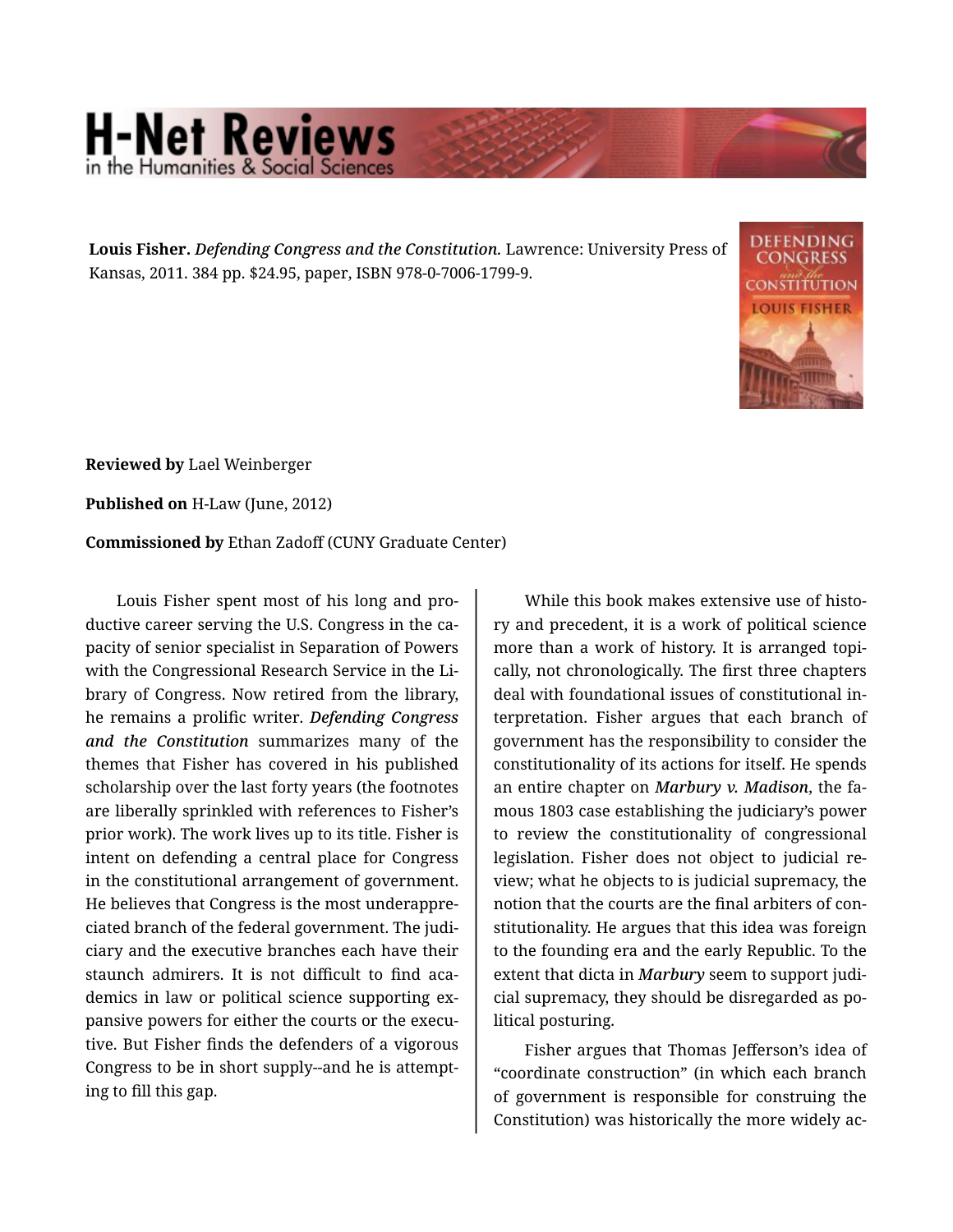cepted meaning of the Constitution in the early Republic. This effectively sets up the basic roadmap for the rest of the book, in which Fisher proceeds to examine a range of issues in which Congress has had to confront claims of judicial supremacy and finality or issues of executive power: federalism, individual rights, religious lib‐ erty, investigation and oversight of executive ac‐ tions, budgetary issues, and national security poli‐ cy. Across all the issues, Fisher advances three ba‐ sic arguments. First, the judiciary never has been the final arbiter of the Constitution's meaning. Working through the annals of American history, Fisher recounts one case after another where the elected branches made their own determinations of constitutionality without consulting the courts. He documents many more examples where the elected branches pushed back against judicial in‐ terpretations and where dialogue between Con‐ gress and the courts led to new positions. Second, the power and authority of the executive branch can be dramatically checked by Congress, if it ex‐ hibits the will to use its vast and potent powers. Fisher contests the historical and constitutional interpretations put forward by advocates for expansive executive power. Third, not only is Con‐ gress positioned by the Constitution to be the most influential branch of the federal government, but it also has the potential to be a much greater force for good in the constitutional system than it is typ‐ ically given credit for.

Fisher's historical examples are drawn from the entire span of American political history. He is intimately familiar with the workings of Congress, and his insight make this book a helpful reference for anyone working on separation of powers is‐ sues involving Congress. Yet while Fisher grounds his arguments in history, this is never primarily a work of history. Professional historians will find Fisher's contextualization thin, rarely reaching outside the realm of law and politics narrowly de‐ fined. Fisher points to the Wheeling Bridge cases of the 1850s as an example of how court decisions and legislative actions operate in dialogue. But

readers should not expect to find discussions of the economic transformations that provide back‐ ground to the case.[1] Similarly, Fisher argues that legislatures have protected individual rights when courts have failed to do so. As an example, he highlights the nineteenth-century enterprise to allow women to practice law, specifically the ef‐ forts of Myra Bradwell to practice in Illinois and Belva Lockwood to practice in federal court. These women were rejected by many courts but successful in state legislatures and the U.S. Con‐ gress. Did this have something to do with differ‐ ences between the courts and the legislature in re‐ gard to their views on gender? Or was it related to differences as to which branch of government was best suited to advance social change (as the Illinois Supreme Court suggested in its decision in the *Bradwell* case [1977])?[2] Fisher does not at‐ tempt to explain. This should not be surprising, and it is not necessarily problematic. Fisher's ar‐ guments are at heart political and legal rather than historical.

More problematic are the occasions when Fisher's bird's-eye survey obscures analytical dis‐ tinctions that really are relevant to his argument. One example occurs when he argues that Con‐ gress has been at least an equally important play‐ er with the courts in protecting religious liberties. Fisher considers the Air Force yarmulke case of the 1980s. The Air Force prohibited Captain Sim‐ cha Goldman, an Orthodox Jew and ordained rab‐ bi, from wearing a yarmulke while on duty. Gold‐ man argued that this regulation violated his free exercise rights under the First Amendment. But the Supreme Court disagreed. It upheld the Air Force regulation in a 1986 decision.[3] Congress quickly passed legislation that allowed members of the military to wear apparel to satisfy the tenets of a religious belief so long as it did not "significantly interfere with the performance of the member's military duties." Fisher comments, "There was never any question that Congress pos‐ sessed authority to trump the Court," citing Congress's constitutional power to "make rules" for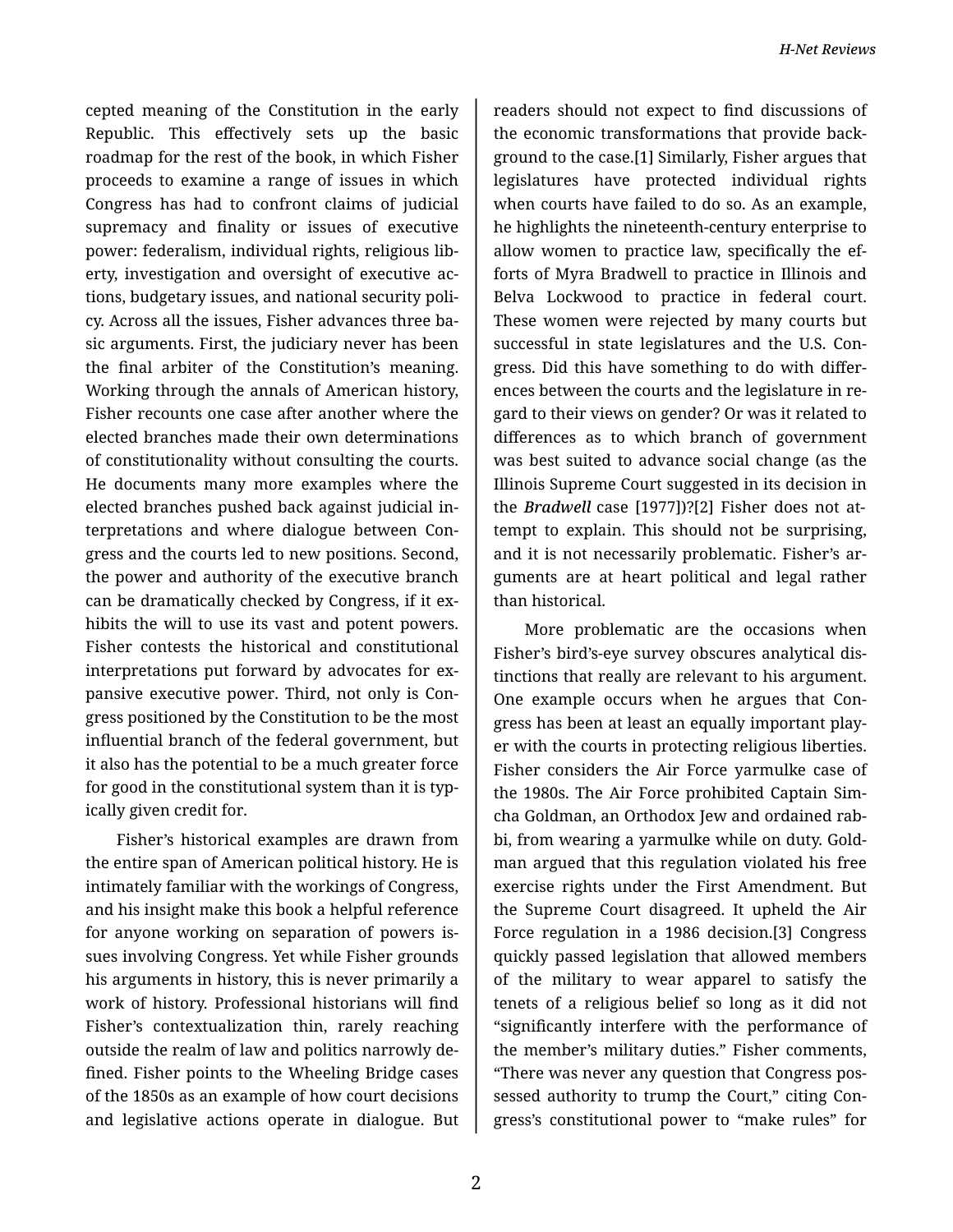the military (p. 155). True; but if the point is that Congress is better than the Court at protecting rights, the comparison is hardly fair to the Court. The Court had to decide a very specific constitutional question: did the regulation violate the First Amendment? It may or may not have decided the question properly as a matter of constitutional doctrine. But it did not have power to simply re‐ write the military rules. Congress, by contrast, ex‐ ercised its power over military rulemaking to change a regulation it did not like. There is a world of difference between the two. Yet these distinctions are sometimes lost in Fisher's terse analysis.

Despite its limitations, *Defending Congress and the Constitution* is an important work. It sum‐ marizes (if sometimes too concisely) a wealth of historical material and a range of legal arguments in favor of a vigorous Congress. It should prompt scholars of the separation of powers to think harder about the importance of Congress vis-à-vis the executive and judicial branches.

## Notes

[1]. Compare, for example, Elizabeth B. Mon‐ roe, "Spanning the Commerce Clause: The Wheel‐ ing Bridge Case, 1850-1856," *American Journal of Legal History* 32 (1988): 265-292.

[2]. See, for example, Nancy T. Gilliam, "A Pro‐ fessional Pioneer: Myra Bradwell's Fight to Prac‐ tice Law," *Law and History Review* 5 (1987): 105-133; and Robert M. Spector, "Woman against the Law: Myra Bradwell's Struggle for Admission to the Illinois Bar," *Journal of the Illinois State Historical Society* 68 (1975): 228-242.

[3]. *Goldman v. Weinberger*, 475 U.S. 503 (1986).

as

S

S

L

 idea

- r
- -
- r

thesis

Throughout

court

only Congress

would have

powers not only is will in America

efforts

```
:
```
(Fisher discusses the efforts of Myra Bradwell to practice in Illinois and Belva Lockwood to prac‐ tice in federal

court  $).8#160;$ 

in his chapter

ing

 $\prod$ 

 $\mathcal{C}$